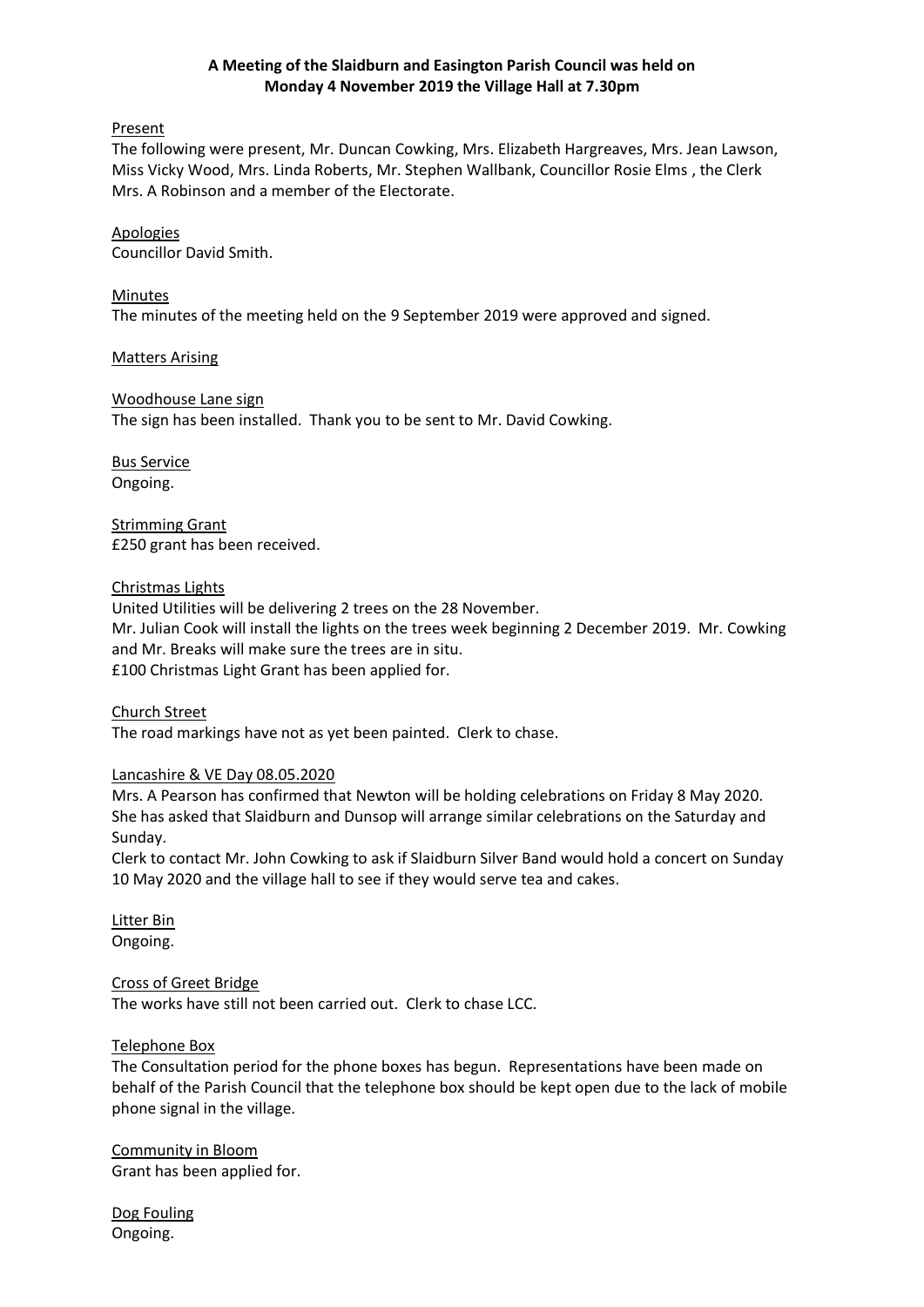# Jubilee Gardens

D Hewitt from RVBC confirmed that a Tree Surgeon will be required to inspect the tree and if any works are required then planning permission should be sought for any works. Clerk to arrange for the inspection.

## School Lane

Clerk to chase LCC regarding missing chevrons.

Drains Clerk to chase LCC re drain at Brockthorne.

# Planning

EIA Scoping Report on behalf of United Utilities.

Clerk to send a letter which is to be signed by each Councillor confirming their issues with the works and their serious concerns regarding damage which could potentially be caused by the high volumes of traffic which will be passing through the village over a number of years.

## Accounts

Precept – It was agreed that the Precept should be kept at £2,050.

| A Wood                 | Wage                    | £160.00 |
|------------------------|-------------------------|---------|
| HMRC                   | Tax                     | £40.00  |
| A Robinson             | Wage                    | £200.00 |
| Slaidburn Village Hall | Over 60s Party Donation | £100.00 |
| Royal British Legion   | Poppy Wreath            | £17.00  |

## **Correspondence**

#### **Newsquest**

Query regarding the memorial garden object. Clerk to contact school to if they have any information.

#### Yorkshire Devolution Movement

Information regarding Recognising Traditional Counties.

# Lancashire County Council

- Road Closure Coat Rakes, Slaidburn 16.12.2019 to 20.12.2019
- Winter Service Briefing

#### Victoria Benn (writer)

Asking for information regarding Jim Leeming. Mrs Higham was going to see if she had any information.

#### RVBC

- Payphone Consultation has begun. Email has been sent with reasons why the payphone should be kept in the village.
- Crossroad Care Advertisement to go on notice board.
- Adoption of Ribble Valley Housing and Economic Development Plan.
- Invitation to comment on Ribble Valley Strategic House and Economic Needs Assessment.
- Ribble Valley Visitor Guide 2020.
- PC Liaison Committee details of next meeting.

#### Hodder Valley Parishes

Minutes of meeting received. The next meeting will be in Slaidburn on 21.10.2020 at 7.30pm. Clerk to book village hall.